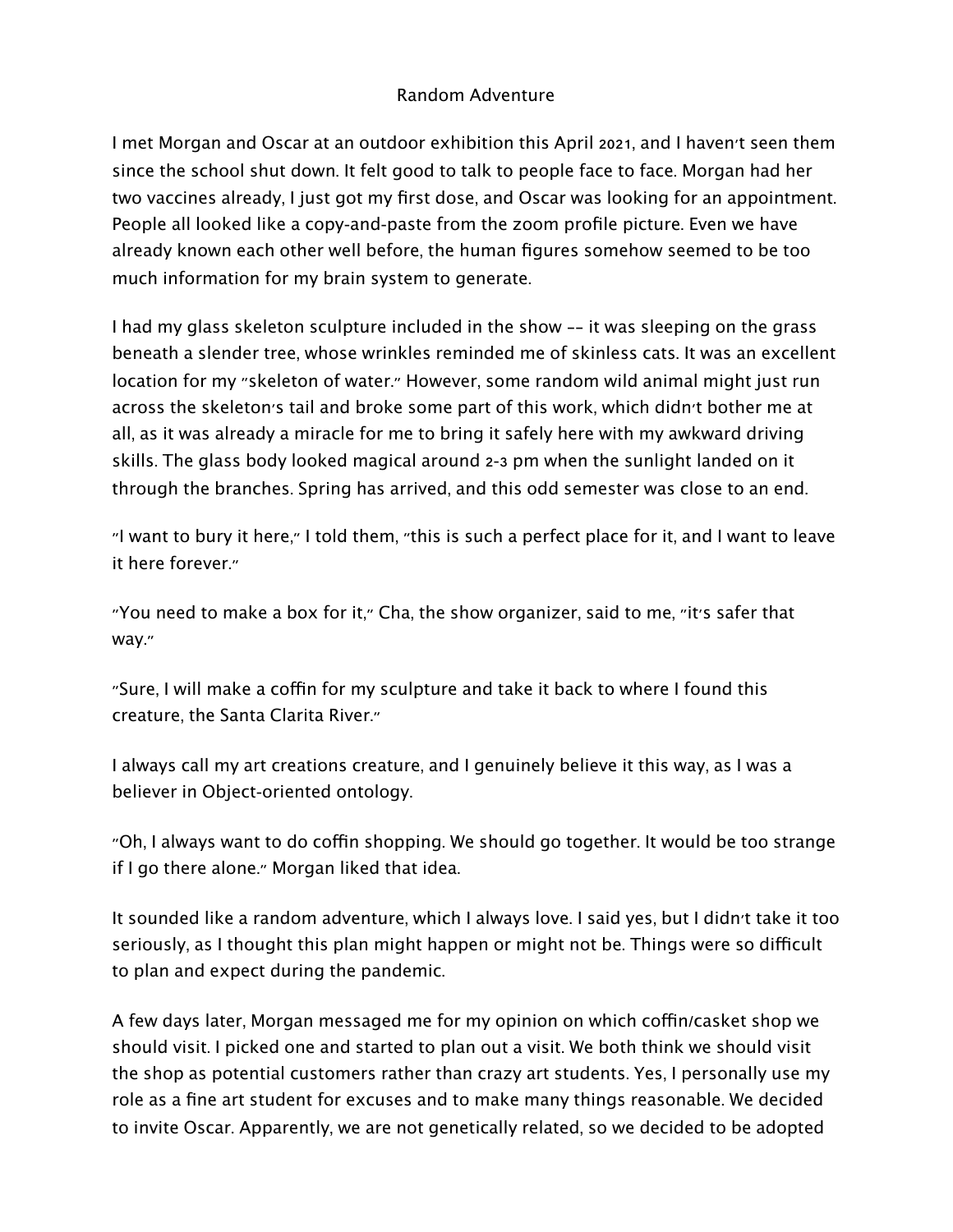siblings with one same mom and diferent dads, our beloved aunt recently passed away, and we are working together to plan her funeral. Morgan made a phone call and discovered that we need to refine our story -- Our 160-pound, recently deceased aunt loved the color blue. She never had any children (that explained why we are there) and was divorced ( heartbroken, that is also why we are there). She had a cat once, and sadly it ran away with some wild cat when it was 10. It was chubby and orange.

We met in front of that casket shop on a Friday morning. It was close to me, but we were all late comparing to our plan. We kept repeating our aunt's information on our way entering the shop and didn't come up with a name until the last minute. Samantha Harris —— that was what we decided to call her.

The space was more open but also rougher than what I had pictured in mind. The ceiling was low and some cozy but suspicious furniture can be seen in every corner. The caskets were all lying on separate stands; they were in many diferent colors, with ornate decorations. The space was surprisingly peaceful and calming. I was sure that there was nothing inside those caskets at that time; however, they would all belong to someone in the future, someone who passed away. There will be a human body lying inside, lids will be shut, and nails will be placed in the caskets forever. It felt complicated when I realize this fact, as they all have a small universe inside. Caskets or coffins are entrances to another world.

The man working there friendly welcomed us and asked about our aunt's basic information, we went a little bit too much while refining the stories at home, but we tried not to waste anything we have already thought of. We pointed out that two blue caskets might be suitable, as it was her favorite color. Those caskets were stunning; the shiny glossy paint reflected out images, making the casket look fancy and expensive. It felt weird imagining myself owning one, but I couldn't help myself thinking about that. They seemed too extravagant for me, too narrow and small as well. There were unpredicted questions, but Morgan was well-prepared. She had the cemetery choices in her mind and didn't hesitate when asked whether we need flower service or transportation assistance. It has become a business chain---- they got us all covered, just like the old traditions.

A casket without paint and sustained a natural color of the wood stood out. It was simple but elegant. The man introduced to us that it is a traditional Jewish style. There's no metal used in it at all, just pure wood. It seemed pretty separated from all the others, and it immediately became our "number one choice" as the unfinished look was very appealing to all of us. The casket shop man got excited when we showed our interest in this kind of wood-oriented caskets; he even invited us to see their workshop and provided extra options by showing all the diferent types of wood they usually use. He